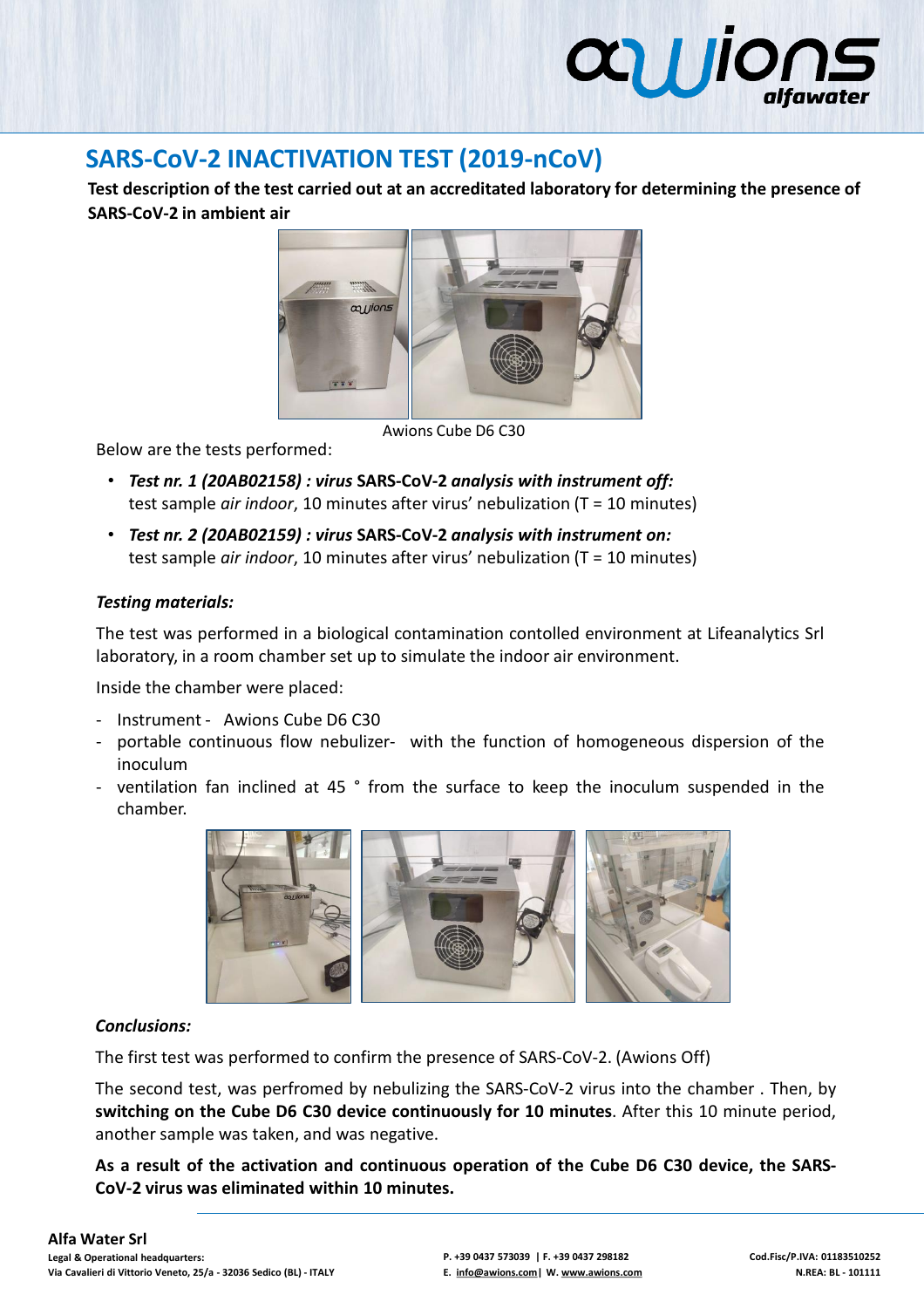

## **TEST REPORT N° 20AB02158**

Page 1 of 1

| Issuing date:                                                     | 21/12/2020                                                                   |                       |                        |                                                                                                                                     |  |  |
|-------------------------------------------------------------------|------------------------------------------------------------------------------|-----------------------|------------------------|-------------------------------------------------------------------------------------------------------------------------------------|--|--|
| Sample code:                                                      | 20AB02158                                                                    |                       | Company                | Alfa Water S.r.l.                                                                                                                   |  |  |
| Receipt date:                                                     |                                                                              |                       | <b>Street</b><br>City: | Via Cavalieri di V. Veneto, 25/a<br>32026 Sedico, Belluno (BL)                                                                      |  |  |
| Sampling date:                                                    | 14/12/2020 12.00                                                             |                       |                        |                                                                                                                                     |  |  |
| Place and sampling point: Lifeanalytics Srl - Via Pezza Alta, 22, | 31046 Oderzo (TV)                                                            |                       |                        |                                                                                                                                     |  |  |
| Sampling by:                                                      | <b>Lifeanalytics Srl Technical Staff</b>                                     |                       |                        |                                                                                                                                     |  |  |
| Start date of analysis:                                           | 14/12/2020                                                                   | End date of analysis: |                        | 15/12/2020                                                                                                                          |  |  |
| Sample description:                                               | Sample - Instrument Cube D6 C30 off - Detection 2019-nCoV indoors - T=10 min |                       |                        |                                                                                                                                     |  |  |
|                                                                   |                                                                              |                       |                        | The results contained in this Test Depart refer apply to the angly red complet This Test Depart can not be conjected aver partially |  |  |

The results contained in this Test Report refer only to the analyzed sample. This Test Report can not be copied, even partially, without Laboratory written permission by the administrator of: Lifeanalytics - Oderzo (TV).

| <b>TEST RESULTS</b>              |                    |         |     |                          |  |
|----------------------------------|--------------------|---------|-----|--------------------------|--|
| <b>Test denomination</b>         | Unit of<br>measure | Value   | LOQ | <b>Analytical Method</b> |  |
| Detection 2019-nCoV (LOD= 3 c/l) |                    | present |     | MI 995 rev. 00 (2020)    |  |

This Test Report cancels and replaces the same data Test Report issued on 18/12/2020 due to a change in the customer because of a mistake in the customer request.

#### **Others informations deemed useful for the interpretation of the results:**

The reported uncertainty "I" is the expanded uncertainty calculated using a coverage factor of 2 which gives a confidence level of approximately 95. For microbiological research are indicated the upper and lower limit of the confidence interval with level of probability of 95% K=2 orthe interval itself. The results of the tests are issued in accordance with the law ISO 7218:2007.

When the results are <4 (UFC/ml) or <40 (UFC/g) the microrganisms are present but fewer than 4 (UFC/ml) or 40 (UFC/g).

"n.r.": < to detection limit LOD (if it is not indicated it is necessary to look atthe limit of quantification LOQ).

Please note that each result expressed as "n.r." does not indicate the absence of the parameter in the sample.

LOQ: limit of quantification: It is the lowest analyte concentration in the sample that can be detected with acceptable accuracy under well specified conditions.

LOD: detection limit: it is the lowest analyte concentration in the sample that can be detected but not necessarily quantified under specific conditions. In the case of quantitative analyses it isn't indicate.

When the sampler is not a laboratory technician, the sampling description data shall be provided by the person who performed the sampling and the laboratory shall not be responsible for those data, including any influence on the validity of the results. The results included in the assay report are refererd to the sample received.

Conformity opinions: values that comply with and do not comply with laws, decrees, national and EU regulations, specifications provided by the customer are assessed on a case-by-case.

Rec%: Recovery% it indicates the recovery that has been applied to the result where it is positive.

#### **Direttore laboratorio Dr. Adriano Giusto**

**Chimico Ordine dei chimici - Provincia di Treviso Iscrizione n° 93** Document digitally signed in accordance with current legislation



**Lifeanalytics S.r.l.** Via Pezza Alta 22 - 31046 Oderzo (TV) P.IVA 14996171006 C.F. 03670110265 Tel +39 0422 1721991 - Fax +39 0422 1569929 servizioclienti@lifeanalytics.it www.lifeanalytics.it

Laboratory registered in the regional list pursuant to Law 88/2009 and to the Rep. Agreement n.78 / CSR / 2010 with 21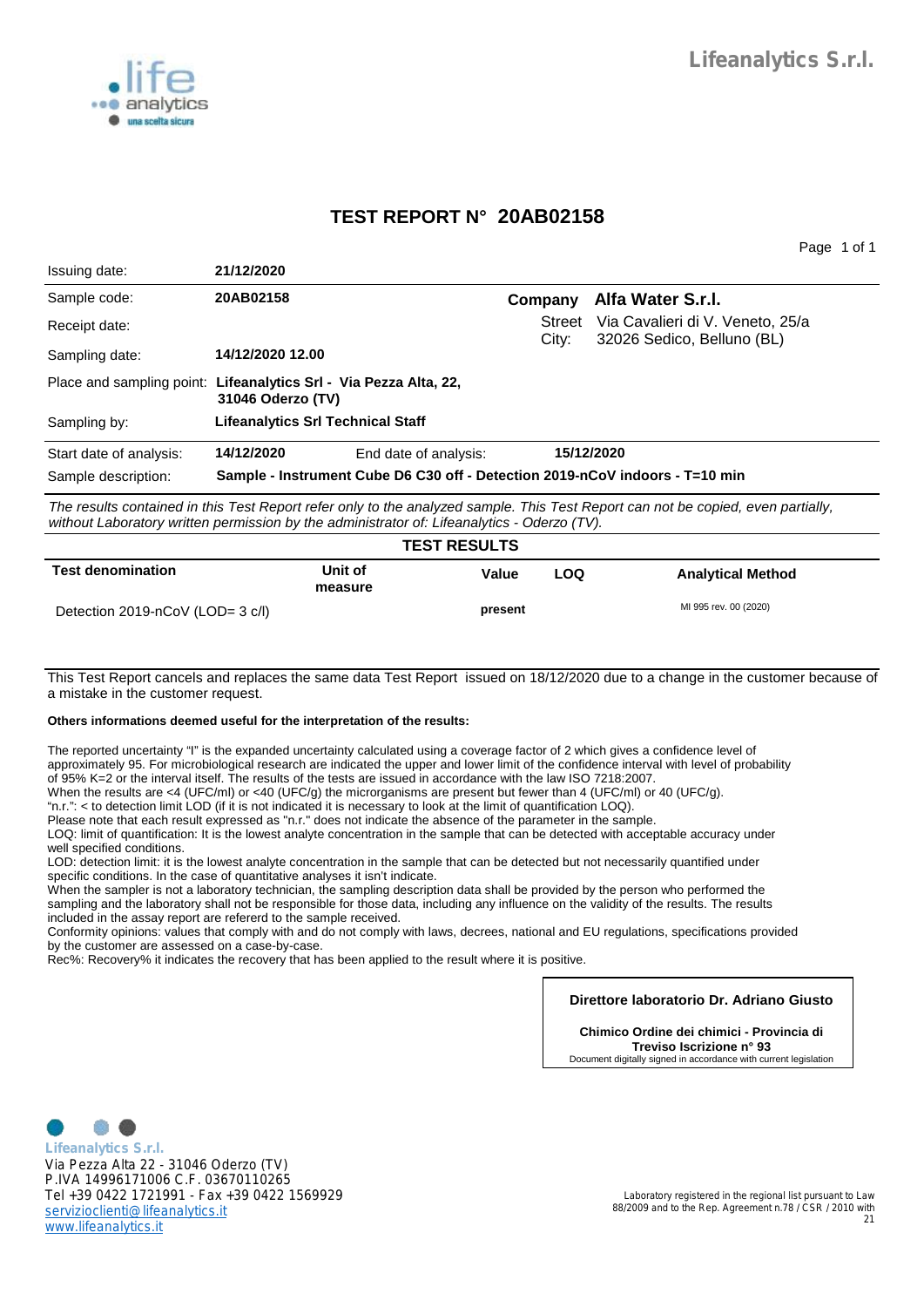

## **TEST REPORT N° 20AB02159**

Page 1 of 1

| Issuing date:           | 21/12/2020                                                                             |                       |               |                                                                                                                          |  |  |
|-------------------------|----------------------------------------------------------------------------------------|-----------------------|---------------|--------------------------------------------------------------------------------------------------------------------------|--|--|
| Sample code:            | 20AB02159                                                                              |                       | Company       | Alfa Water S.r.I.                                                                                                        |  |  |
| Receipt date:           |                                                                                        |                       | <b>Street</b> | Via Cavalieri di V. Veneto, 25/a                                                                                         |  |  |
| Sampling date:          | 14/12/2020 12.00                                                                       |                       | City:         | 32026 Sedico, Belluno (BL)                                                                                               |  |  |
|                         | Place and sampling point: Lifeanalytics Srl - Via Pezza Alta, 22,<br>31046 Oderzo (TV) |                       |               |                                                                                                                          |  |  |
| Sampling by:            | Lifeanalytics Srl Technical Staff                                                      |                       |               |                                                                                                                          |  |  |
| Start date of analysis: | 14/12/2020                                                                             | End date of analysis: |               | 15/12/2020                                                                                                               |  |  |
| Sample description:     | Sample - Instrument Cube D6 C30 on - Detection 2019-nCoV indoors - T=10 min            |                       |               |                                                                                                                          |  |  |
|                         |                                                                                        |                       |               | The verificial in this Test Denout vefer substation and very a smaller. This Test Denout can not be conjected associated |  |  |

The results contained in this Test Report refer only to the analyzed sample. This Test Report can not be copied, even partially, without Laboratory written permission by the administrator of: Lifeanalytics - Oderzo (TV).

| <b>TEST RESULTS</b>              |                    |        |     |                          |
|----------------------------------|--------------------|--------|-----|--------------------------|
| <b>Test denomination</b>         | Unit of<br>measure | Value  | LOQ | <b>Analytical Method</b> |
| Detection 2019-nCoV (LOD= 3 c/l) |                    | absent |     | MI 995 rev. 00 (2020)    |

This Test Report cancels and replaces the same data Test Report issued on 18/12/2020 due to a change in the costumer because of a mistake in the costumer request.

#### **Others informations deemed useful for the interpretation of the results:**

The reported uncertainty "I" is the expanded uncertainty calculated using a coverage factor of 2 which gives a confidence level of approximately 95. For microbiological research are indicated the upper and lower limit of the confidence interval with level of probability of 95% K=2 orthe interval itself. The results of the tests are issued in accordance with the law ISO 7218:2007.

When the results are <4 (UFC/ml) or <40 (UFC/g) the microrganisms are present but fewer than 4 (UFC/ml) or 40 (UFC/g).

"n.r.": < to detection limit LOD (if it is not indicated it is necessary to look atthe limit of quantification LOQ).

Please note that each result expressed as "n.r." does not indicate the absence of the parameter in the sample.

LOQ: limit of quantification: It is the lowest analyte concentration in the sample that can be detected with acceptable accuracy under well specified conditions.

LOD: detection limit: it is the lowest analyte concentration in the sample that can be detected but not necessarily quantified under specific conditions. In the case of quantitative analyses it isn't indicate.

When the sampler is not a laboratory technician, the sampling description data shall be provided by the person who performed the sampling and the laboratory shall not be responsible for those data, including any influence on the validity of the results. The results included in the assay report are refererd to the sample received.

Conformity opinions: values that comply with and do not comply with laws, decrees, national and EU regulations, specifications provided by the customer are assessed on a case-by-case.

Rec%: Recovery% it indicates the recovery that has been applied to the result where it is positive.

#### **Direttore laboratorio Dr. Adriano Giusto**

**Chimico Ordine dei chimici - Provincia di Treviso Iscrizione n° 93** Document digitally signed in accordance with current legislation



**Lifeanalytics S.r.l.** Via Pezza Alta 22 - 31046 Oderzo (TV) P.IVA 14996171006 C.F. 03670110265 Tel +39 0422 1721991 - Fax +39 0422 1569929 servizioclienti@lifeanalytics.it www.lifeanalytics.it

Laboratory registered in the regional list pursuant to Law 88/2009 and to the Rep. Agreement n.78 / CSR / 2010 with 21